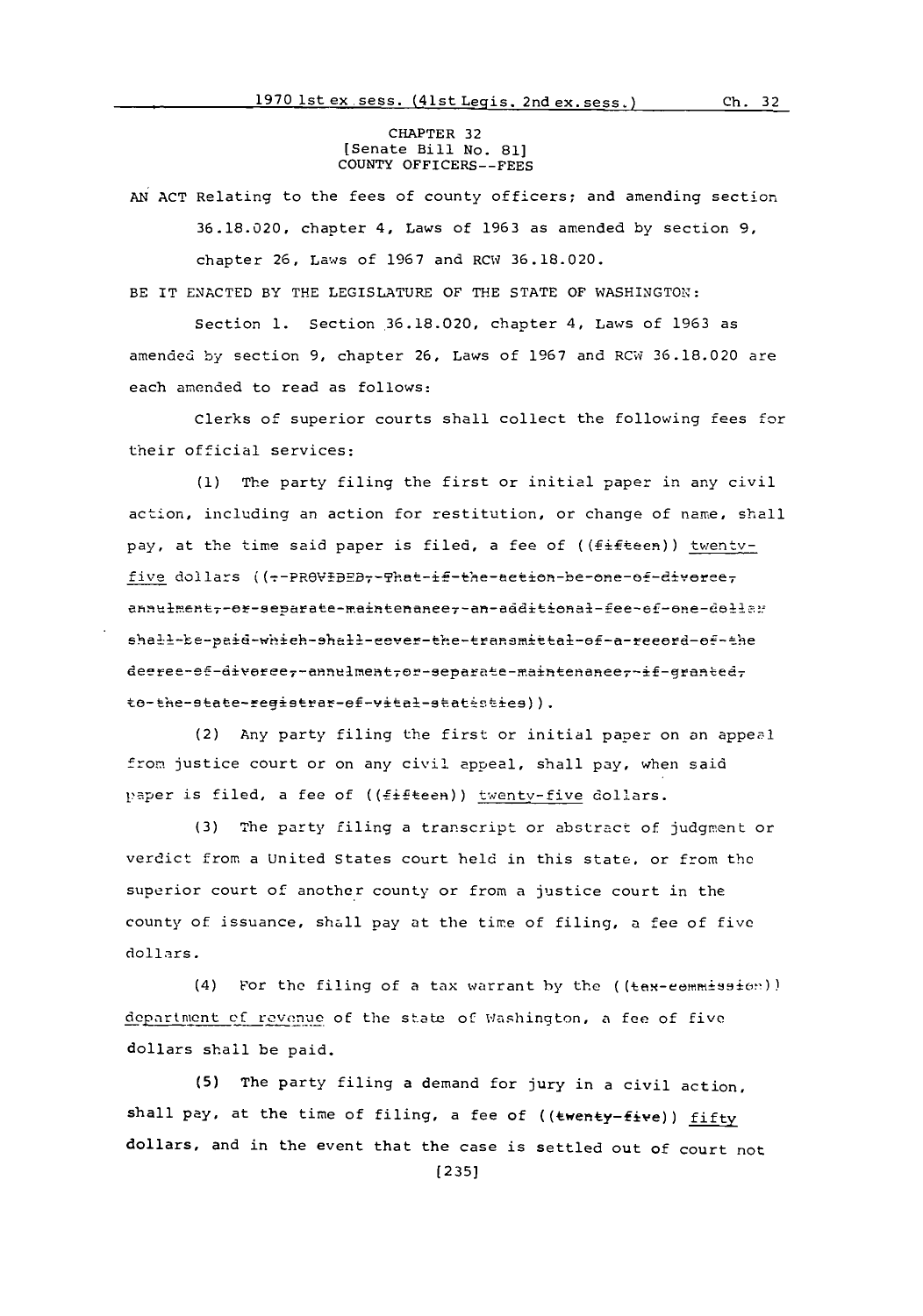## **Ch. 3? 1970** lst ex sess. (41st Legis. 2nd ex. sess.)

less than twenty-four hours prior to the time that such case is called to be heard upon trial, uch fee shall be returned to such party **by** the clerk.

**(6)** For filing any paper, not related to or a part of any proceeding, civil or criminal, or any probate matter, required or permitted to be fil'ed in his office for which no other charge is provided **by** law, the clerk shall collect two dollars.

**(7)** For preparing, transcribing or certifying any instrument on file or record in his office, with or without seal, for the first page or portion thereof, a fee of two dollars, and for each additional page or portion thereof, a fee of one dollar. For authenticating or exemplifying any instrument, a fee of one dollar for each additional seal affixed.

**(8)** For executing a certificate, with or without a seal, a fee of two dollars shall be charged.

**(9)** For the filing of an affidavit for garnishment, a fee of five dollars shall be charged.

**(10)** For approving a bond, including justification thereon, in other than civil actions and probate proceedings, a fee of two dollars shall be charged.

**(11)** In probate proceedings, the party instituting such proceedings, shell pay at the time of filing the first paper therein, a fee of (( Fift-een)) twenty-five dollars: PROVIDED, HOWEVER, **A** fee of two dollars shall be charged for filing a will only, when no probate of the will is contemplated.

(12) For filing any petition to contest a will admitted to probate or a petition to admit a will which has been rejected, there shall be paid a fee of ((fifteen)) twenty-five dollars.

**(13)** For the issuance of each certificate of qualification and each certified copy of letters of administration, letters testamentary or letters of guardianship there shall be a fee of two dollars.

> (14) For the preparation of a passport application there **[2361**